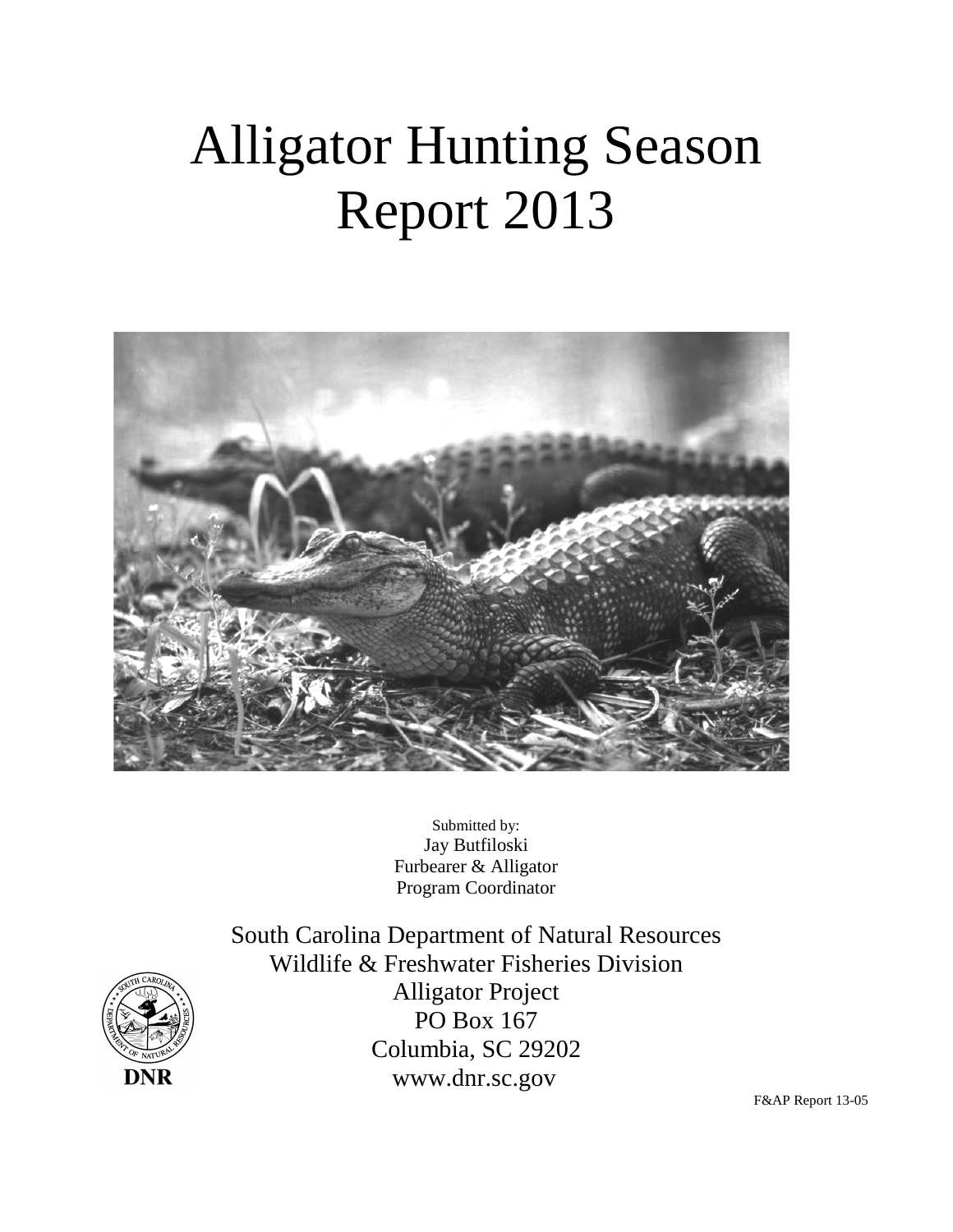#### **INTRODUCTION**

The successful return of the American alligator (*Alligator mississippiensis*) since its near demise and subsequent listing as "endangered" by the Endangered Species Act in the 1960's has prompted most Southeastern states to implement hunting seasons to allow the public use of this unique natural resource. The hunts are also seen as an attempt to maintain the number of nuisance alligator complaints at a manageable level. The alligator is currently listed as "threatened," not because of population numbers, which are decidedly secure, but because of its "similarity of appearance" to other rare and protected crocodilians worldwide. It is estimated that a minimum of 100,000 alligators occur in the state of South Carolina.

The 2013 Public Alligator Hunting Season marked the sixth general alligator hunting season after a closure of nearly 40 years. However, alligators have been legally hunted in South Carolina since 1995 under the Private Lands Alligator Harvest Program. The Private Lands Program was established as a means for large landowners having significant amounts of alligator habitat to manage their alligator numbers on a sustained-yield basis, and included quotas for specific size-class alligators. This year's public hunt, utilizing a random computer drawing, was open to all applicants, including nonresidents, and was conducted on public and private lands (not enrolled in the Private Lands Program) from the Midlands to the coast.

Because alligators can grow to considerable size, alligator hunters can have others assist them with the taking of an alligator during the season. Everyone who participates must have a South Carolina hunting license, or be under the age of 16. To participate in the public alligator season one must first apply online, be selected, then pay a fee for a permit and harvest tag. The fee for the permit and tag is \$100. In addition, any nonresident hunter or nonresident assistant 16 years of age or older must pay a \$200 nonresident alligator hunting fee. By law, all fees collected for the alligator hunting program are used to support administration of the alligator program in South Carolina, and for research, monitoring, and management of this important and unique natural resource.

#### **HUNTER SELECTION**

The public alligator hunt is a limited-drawing hunt in which participants are selected in a randomized computer drawing. All potential hunters are required to submit an application online to the Department of Natural Resources (DNR) website [\(www.dnr.sc.gov\)](http://www.dnr.sc.gov/) and pay a non-refundable application fee of \$10.

Of the 1,000 permits available for the *2009 season*, 848 permits were purchased (85%). Therefore the Department's Administration recommended that 1,200 permits and tags be allocated for subsequent hunts in an effort to distribute approximately 1,000 permits and tags. The four hunt units (Figure 1) remain unchanged. With the exception of a small portion of Berkeley County located within Lake Marion, county lines bound all hunt units. The allocation of permits is 300 per hunt unit based on the 1,200 tags available. Hunters could select the option to be considered for any or all of the units for the computer drawing, but if successful, are only selected to hunt in one unit. After paying the \$100 tag fee, those selected for the hunt were issued a permit and one harvest tag. All alligator harvest tags and permits are issued specifically to the selected hunter and are non-transferrable. The harvest tag is a numbered, permanently locking nylon tag that must be attached to the alligator's tail immediately after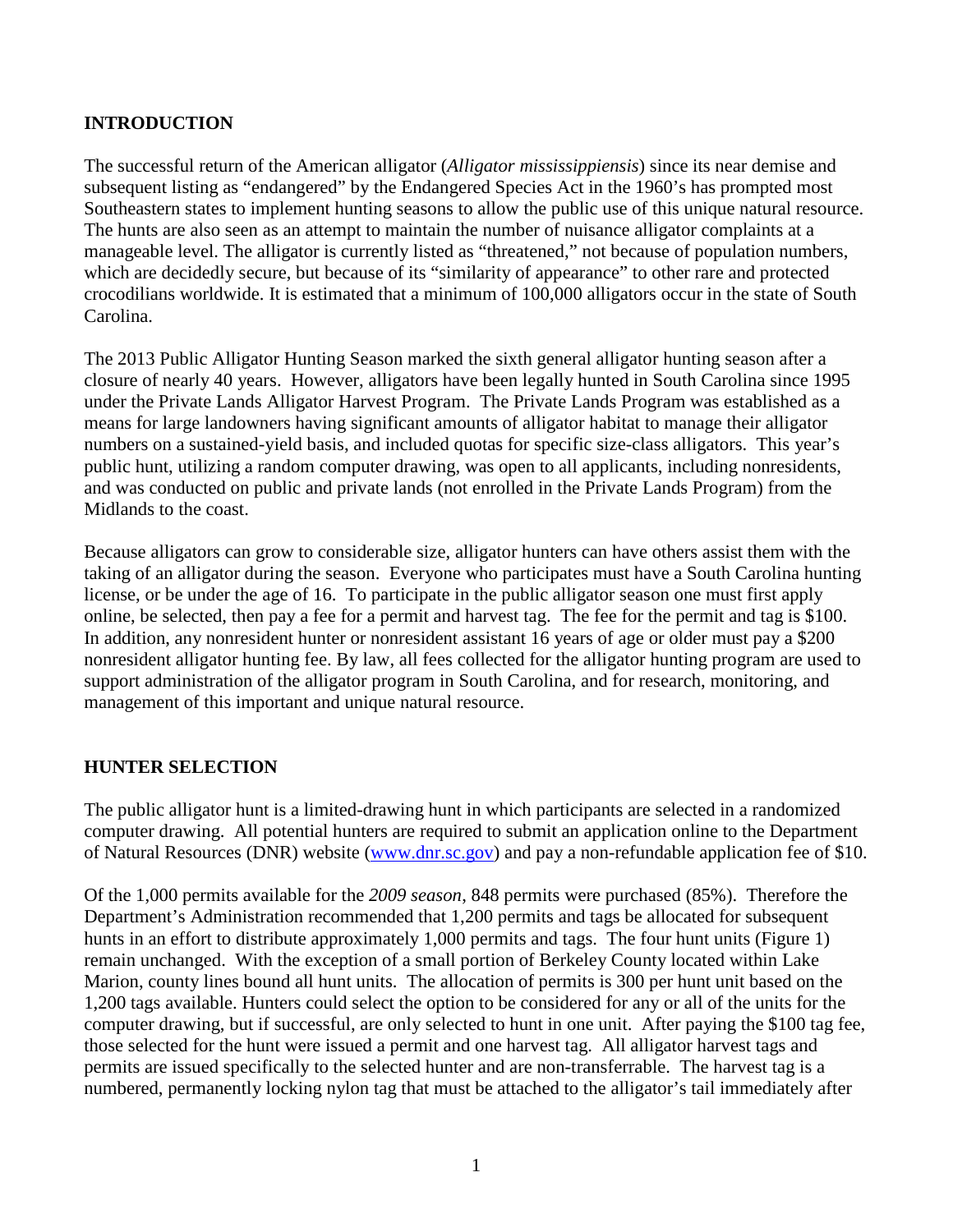harvest. The permit and tag allowed a hunter to take one alligator greater than 4 foot in total length from either public or private waters in their selected hunt unit; however, no alligator hunting is allowed on certain public lands such as Wildlife Management Areas (except in navigable waters normally open to the general public for hunting), State Parks or Federal properties such as National Wildlife Refuges and their jurisdictional waters.

Two Wildlife Management Area (WMA) properties were opened for alligator hunting beginning in 2011, Bear Island and Santee Coastal Reserve. These two WMAs were part of a special draw hunt held separately from the regular Public Hunting Season. Applicants for the WMA Alligator Hunts were required to select an area and a week to hunt on the WMA. Only two hunters per WMA were selected per week, with 4 weeks available, for a total of 16 slots available. If chosen, the applicant was issued a permit and tag that was valid for the WMA and week selected, or at their choosing, could elect to use the tag in the same unit that the specific WMA was located for the remainder of the public alligator season. Bear Island is in the Southern Coastal Unit and Santee Coastal Reserve is located in the Middle Coastal Unit. The cost to apply for the WMA Alligator Hunt is \$15, and the cost for the permit and tag is \$500 for residents and \$800 for nonresidents. A WMA Permit is required of all WMA Alligator Hunters and assistants. Because the two draw hunts are separate, a person could potentially be drawn for both the Public and WMA hunting season. Beginning in 2012, there was the option to purchase an additional tag for a smaller alligator during the WMA hunt. This additional tag was only valid for an alligator from 4- 7' in length, and only for the chosen WMA during the week selected. Anyone in the hunting party could utilize the tag if the selected hunter was present.



Figure 1. 2013 Alligator Management Units.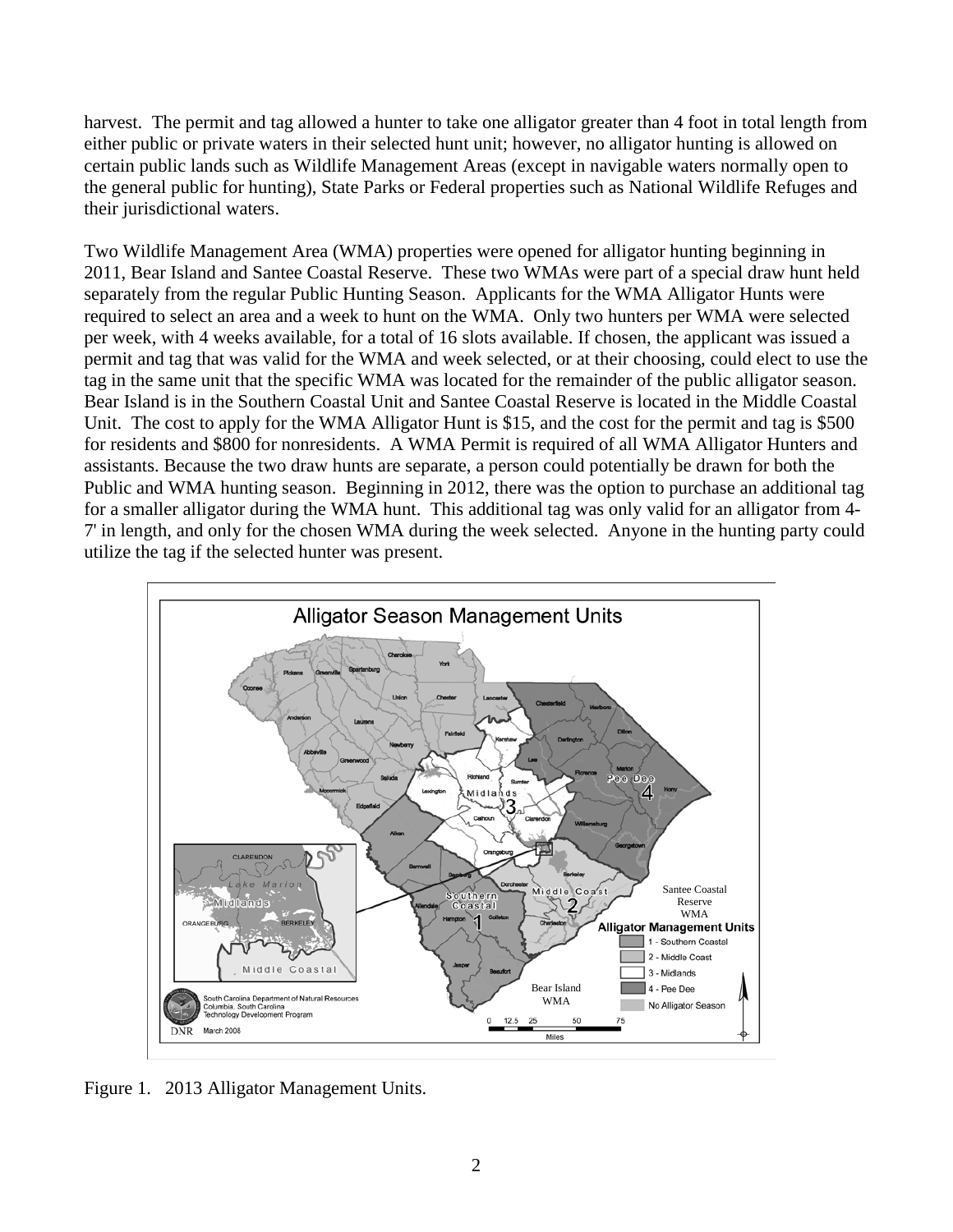Legislation passed during the 2010 legislative session requires that all nonresident alligator hunters pay a *nonresident alligator hunting fee*. This fee is *in addition* to any application, licensing, and permit fees normally required to hunt alligators, regardless of the alligator hunting program. The cost is \$200 and is required of all nonresident hunters, as well as all nonresident assistants that are 16 years of age or older. Thus, the *minimum* cost for a nonresident alligator hunter that receives a permit and tag in the hunt selection is \$350. The fee breakdown would be: \$10 for the application, \$100 for the permit/tag, \$200 for the nonresident alligator hunting fee, and \$40 for a 3-day nonresident hunting license. Nonresident assistants 16 years of age or older would pay a minimum of \$240. This would include the \$200 nonresident fee and a 3-day hunting license (\$40). The *minimum* cost for a nonresident alligator hunter that receives a permit and tag in the WMA hunt selection is \$1,131. The fee breakdown would be: \$15 for the application, \$800 for the permit/tag, \$200 for the nonresident alligator hunting fee, \$76 for the WMA permit, and \$40 for a 3-day nonresident hunting license. Nonresident assistants 16 years of age or older would pay a minimum of \$316. This would include the \$200 nonresident fee, WMA permit (\$76), and a 3-day hunting license (\$40). Nonresident assistants under 16 do not pay any fees. Other states have similar additional nonresident fees or prohibit nonresident participation altogether.

The lottery selection process began as usual on May  $1<sup>st</sup>$  and ended on June  $15<sup>th</sup>$ . A total of 5,626 hunters applied for the 2013 hunt, a decrease of 14.3% from the previous season. This percentage included applicants from 44 different states (including SC) along with applicants from Canada and the Virgin Islands. The number of resident applicants decreased slightly to 89.2% of the total applications received for the Public Hunting Season. Of non-residents NC and GA residents were 4.1% and 1.2% of the total number of applicants. No other states' applicants were more than 1% of the total.

A total of 222 applications for the WMA Alligator Hunt were received from eleven different states. The number of applicants decreased 30.8% from the previous season. SC residents comprised the overwhelming majority (82%) of the WMA applicant pool, followed by 5.4% from NC, 4.5% from GA, and 2.3% from VA.

As was the case last season, no one without a preference point was selected for the Public Alligator Hunting season. Of all the successful applicants, only 20.1% (n=242) had one preference point. The remaining selected hunters had two (79.4%) or three (0.2%) preference points. Applicants lose any accumulated preference points once selected for a permit, whether the permit is purchased or not.

A total of 1004 of the 1,204\* hunters selected (83.4 %) for the 2013 season completed the application process and were issued a harvest tag and permit. The tag purchase rate was slightly above last year's rate of 81.6%. Nevertheless, this purchasing rate still remains above the predicted fulfillment rate of 75- 80% relative to the targeted tag distribution. Currently, the targeted allotment is 1,000 tags, an amount which is subject to change in future years based on harvest and/or survey data.

Due to declining attendance and five complete alligator hunting seasons completed, there were no alligator hunting seminars hosted this season. It is believed that since sufficient public knowledge of alligator hunting exists that the seminars were no longer necessary to inform the public on how to hunt alligators in South Carolina. However, the alligator hunting information PowerPoint presentation that is generally presented at the seminars was posted to the alligator hunting portion of the DNR web site.

<sup>\*4</sup> additional applicants were selected due to database correction measures.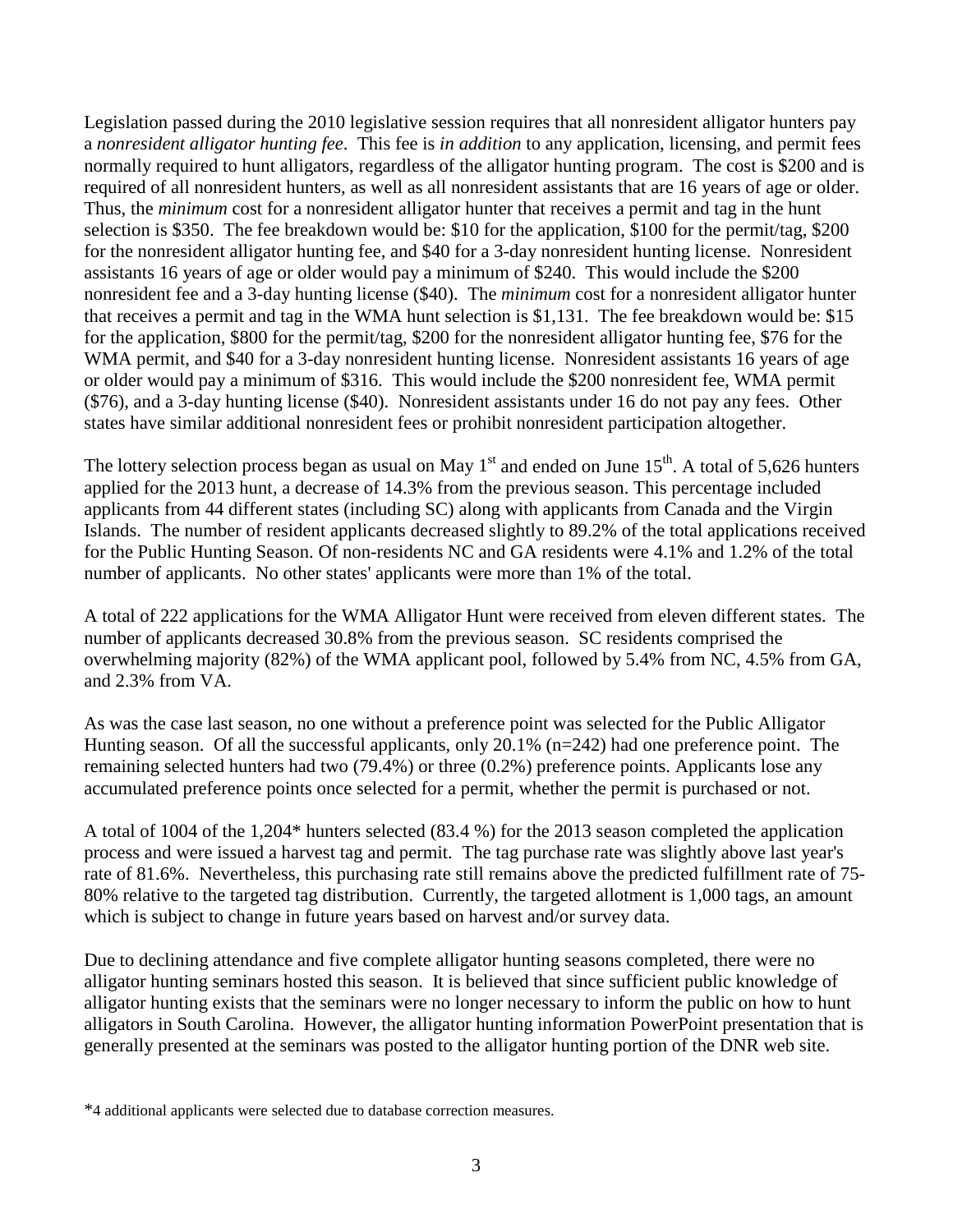The 2013 Alligator Hunting Guide, [\(http://www.dnr.sc.gov/wildlife/alligator/pdf/2013gatorguide.pdf\)](http://www.dnr.sc.gov/wildlife/alligator/pdf/2013gatorguide.pdf), was updated to reflect changes from the previous season.

The 2013 season began at noon on September  $14<sup>th</sup>$  and ended at noon on October  $12<sup>th</sup>$ .

#### **SEASON RESULTS**

All permitted alligator hunters were required to report their hunting activities by December  $1<sup>st</sup>$ , regardless of whether or not they actually went alligator hunting in South Carolina. Reporting compliance for 2013 was 77.7% for all fully permitted hunters. Those hunters who did not report are not eligible to apply for the next hunting season.

The total number of alligators reported taken during the 2013 public alligator hunting season was 440, a decrease of 25 alligators (-5.4%) from the 2012 season. This total includes two alligators taken by WMA hunters, but these hunters are not factored into the remainder of the public season results. This represents a success rate of 43.6% for all fully permitted hunters (n=1004), and 36.4% for all selected applicants (n=1,204). The Middle Coastal unit had the most alligators taken at 125 (28.5% of total harvest), followed by the Pee Dee with 121, Southern Coastal with 110 and the Midlands unit at 82 (Table 1).

| Hunt Unit                               | Number of Alligators<br>Taken | Percent of Total<br>Harvest* |
|-----------------------------------------|-------------------------------|------------------------------|
| Middle Coastal <sup>a</sup><br>Midlands | 127<br>82                     | 28.5%<br>18.7%               |
| Pee Dee                                 | 121                           | 27.6%                        |
| Southern Coastal                        | 110                           | 25.1%                        |
| Total                                   | $440^{\rm a}$                 | 100.0%                       |

Table 1. The number of alligators taken and percent of total alligators harvested for the 2013 season by Hunt Unit.

\*Percentages may not be equal due to rounding of decimal numbers. a includes two alligators taken by WMA hunters

Fully permitted hunters ( $n=1004$ ) who actually reported going hunting ( $n=747$ ) had a success rate of 58.6%. The number of hunters that hunted but were unsuccessful was 309. Another 3.5 percent of hunters (n=35) that paid their \$100 tag fee reportedly did not go alligator hunting this season. The *reported* participation rate was highest in the Middle Coastal unit with 64.8% of *all selected hunters* (n=301) for the unit going on at least one alligator hunting trip. Participation rates for the other units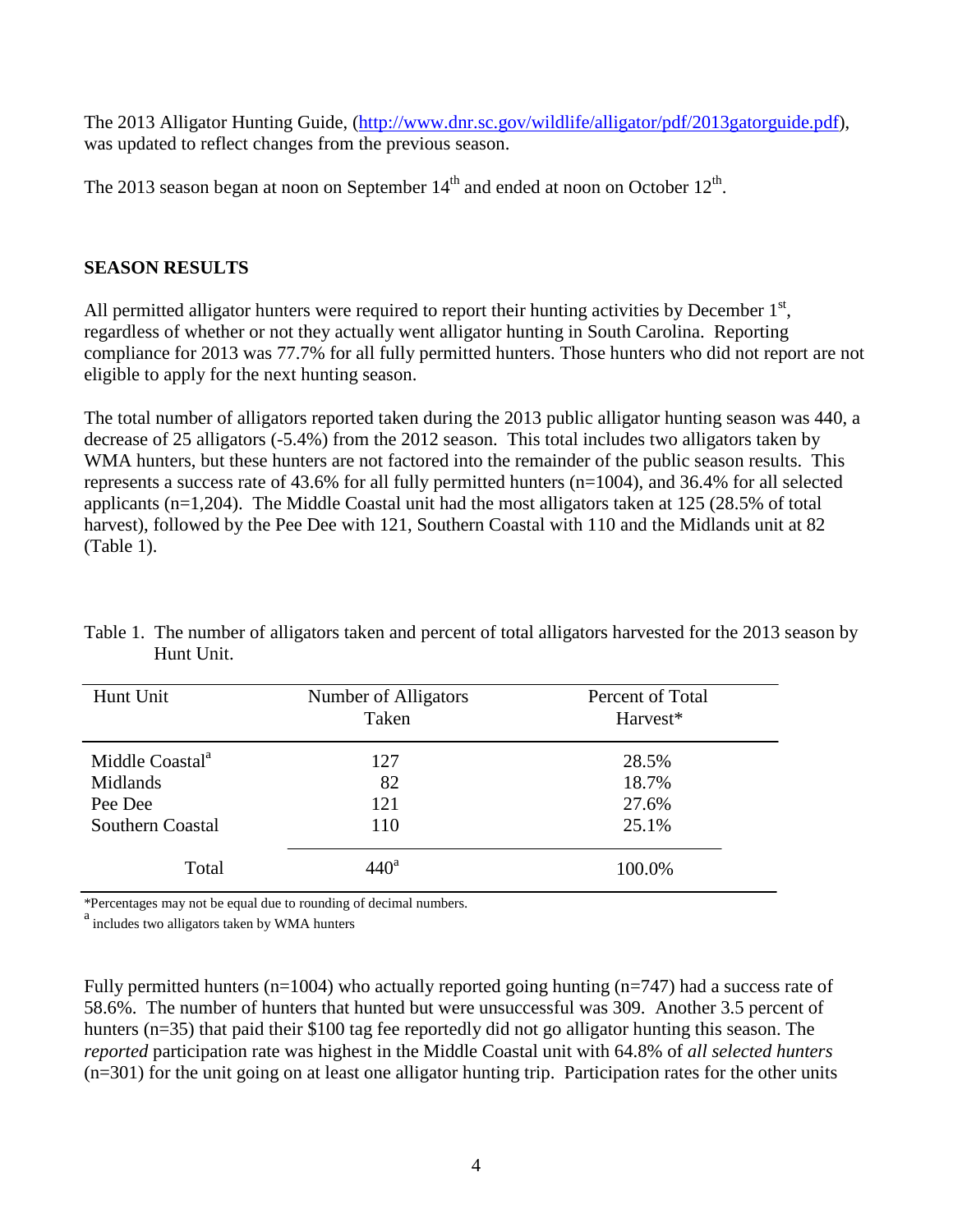were as follows: Pee Dee unit at 64.2% (n=302), Southern Coastal at 60.4% (n=301), and the Midlands at 58.7% (n=300; Figure 2).

Of *all hunters*, the most efficient hunters were from the Southern Coastal unit at one alligator for every 2.4 hunting trips (SD=1.7). Pee Dee hunters took one alligator for every 2.6 outings (SD=2.2) followed by hunters in the Middle Coastal unit at 2.9 days per alligator taken (SD=2.2). Lastly, Midlands hunters averaged one alligator for every 3.1 days afield (SD=2.7). Collectively, all hunters averaged one alligator for every 2.8 days spent hunting (SD=2.2).

Considering *only the successful hunters*, the most efficient hunters were from the Southern Coastal unit. These hunters went afield 256 times for an average of 2.3 trips per alligator killed (SD=1.7). Successful Pee Dee hunters went, on average, 2.6 days for each alligator taken (SD=2.3) and Midlands hunters took one alligator for every 2.7 days afield (SD=2.3). Lastly, Middle Coastal hunters averaged 2.8 days hunting for each alligator taken (SD=2.1). On average, all successful hunters spent 2.6 days hunting for every alligator taken (SD=2.1).

The average size of all alligators reported taken during the 2013 public season was 8.6' (SD=1.9). The average size of alligators taken in both the Middle Coastal and Midlands units was 8.9 feet (SD=1.7, and 2.3 respectively), the Pee Dee at 8.3 feet (SD=1.7), and lastly the Southern Coastal averaged 8.2 feet (SD=1.8) (Figure 3). Only one alligator was reported to be 13 feet or greater (0.2% of total), five less than last year (Figure 4). According to harvest reports, the largest alligator taken this season was 13'0". The smallest alligator reported was 4'4".



Figure 2. Reported participation rate (at least one trip afield) for all hunters selected to participate in the 2013 alligator season by Hunt Unit.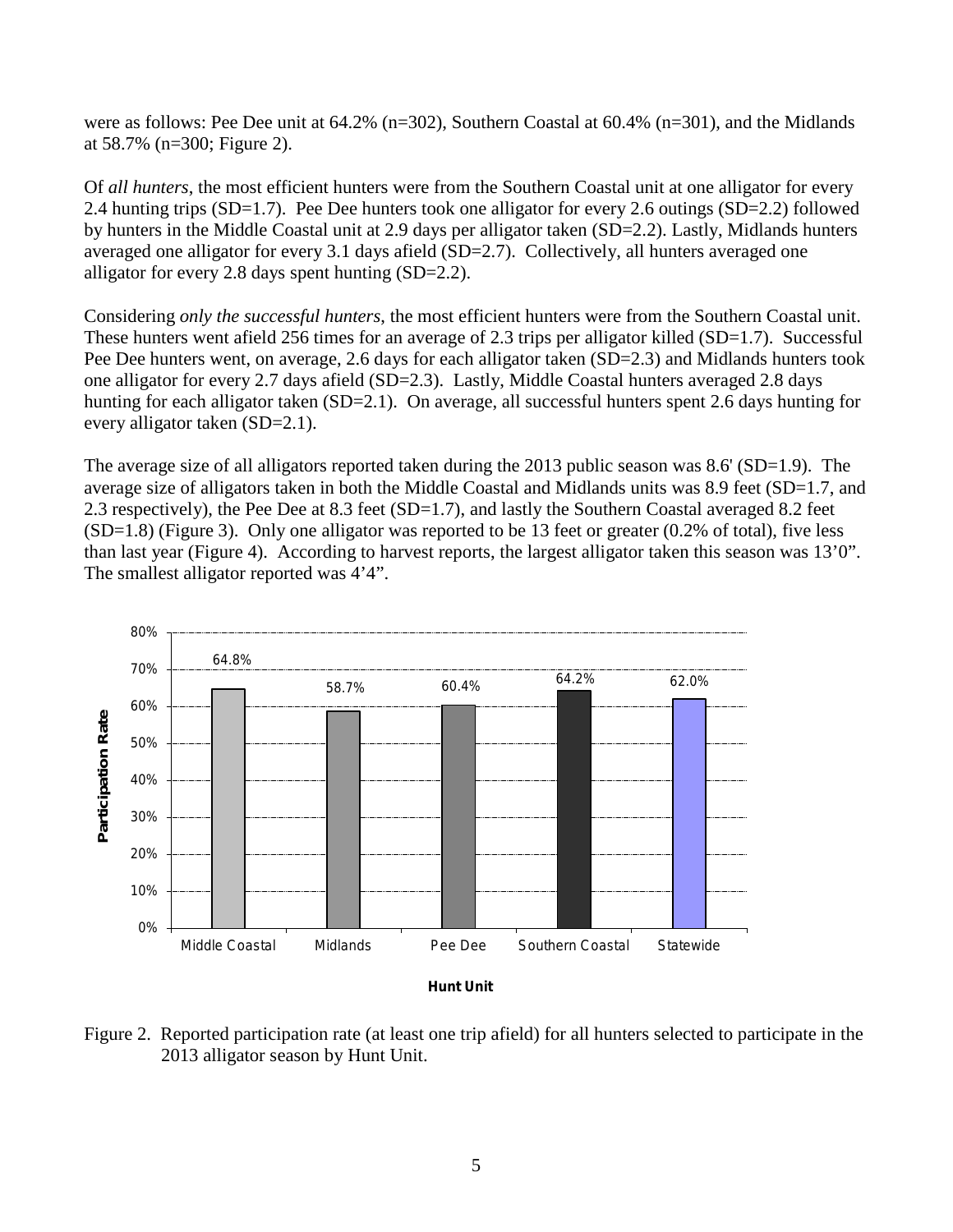Thirty-two (7.3%) alligators taken were reported to be less than 6' in length. The number of smaller alligators (six-feet and smaller) increased from last year from seventy-three in 2012 to eighty-nine this season. The greatest number (31.3%) of larger alligators, those *10 feet and larger*, came from the Middle Coastal unit. Of the *very large* alligators, the Midlands (n=10) had a slightly larger number of the total alligators taken that were in the 12 or 13 foot-class, followed closely by both the Middle Coastal ( $n=4$ ) and the Southern Coastal ( $n=2$ ) units, then the Pee Dee unit with 1 animals. The only thirteen-foot class alligator was taken in the Midlands unit. Overall there was an 17.5% decrease in the number of alligators taken in all size classes greater than 8-foot. (Table 2; also see Appendices).





Figure 3. Average size of alligators taken during the 2013 Public Hunting Season by Hunt Unit.

Alligator harvest was reported from twenty coastal plain counties, two more than last season. Reported take by county revealed that three counties: Georgetown, Berkeley, and Colleton, comprised 64% of the public alligator harvest (Table 3; Appendix V). Those same counties have accounted for approximately 60% to 70% of the total harvest since the 2009 season. The largest alligators (10'+) also came from these three counties that were in different hunt units: Berkeley (n=39), Georgetown (n=22), and Colleton (n=17). On average, the largest alligators came from Calhoun County, followed by Sumter, Berkeley, and Clarendon. (Figure 5).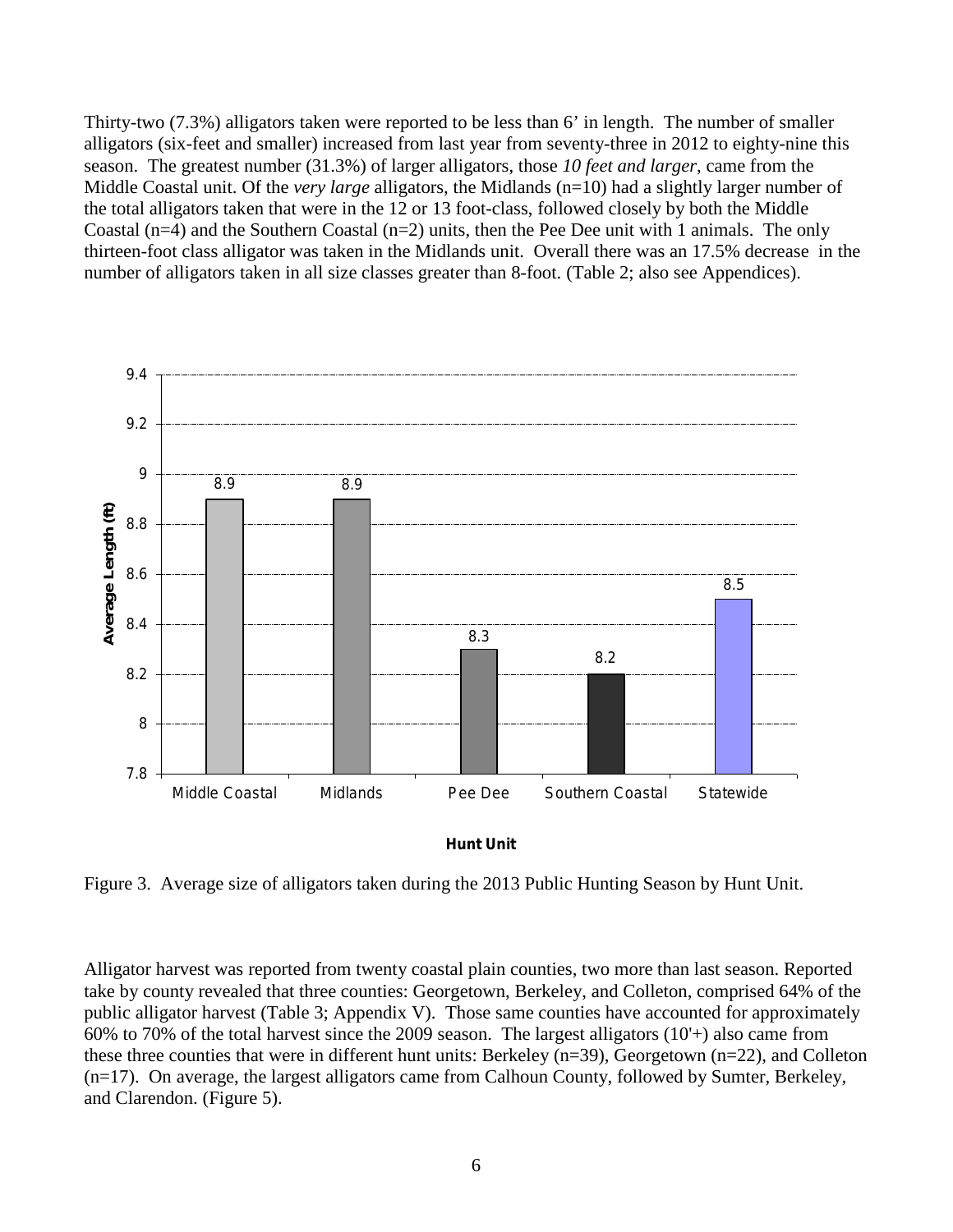

Figure 4. Number of alligators taken by size class during the 2013 Public Hunting Season.

|  |  |  |  | Table 2. Number of alligators taken by size class and Hunt Unit during the 2013 Public Hunting Season. |
|--|--|--|--|--------------------------------------------------------------------------------------------------------|
|  |  |  |  |                                                                                                        |

| Hunt Unit                   |                | Alligator Size Class <sup>a</sup> |             |             |      |      |              |       |                |                |
|-----------------------------|----------------|-----------------------------------|-------------|-------------|------|------|--------------|-------|----------------|----------------|
|                             | $4^{\circ}$    | $5^{\circ}$                       | $6^{\circ}$ | $7^{\circ}$ | 8'   | 9'   | $10^{\circ}$ | 11'   | 12'            | 13'            |
| Middle Coastal <sup>b</sup> |                | $\overline{4}$                    | 12          | 18          | 31   | 25   | 16           | 16    | $\overline{4}$ | $\overline{0}$ |
| Midlands                    | 3              | $\overline{4}$                    | 10          | 13          | 11   | 9    | 14           | 8     | 9              |                |
| Pee Dee                     | 4              | 3                                 | 20          | 21          | 29   | 21   | 16           | 6     | 1              | $\overline{0}$ |
| <b>Southern Coastal</b>     | $\overline{2}$ | 11                                | 15          | 21          | 18   | 20   | 15           | 6     | $\overline{2}$ | $\theta$       |
| Totals                      | 10             | 22                                | 57          | 73          | 89   | 75   | 61           | 36    | 16             |                |
| Change from 2012            | $+8$           | $\mathbf{0}$                      | $+8$        | $-6$        | $+5$ | $-4$ | -9           | $-11$ | $-11$          | $-5$           |

 $^{\rm a}$  Shaded area denotes "larger" alligator size classes.  $^{\rm b}$  Includes two alligators taken with a Santee Coastal WMA Tag.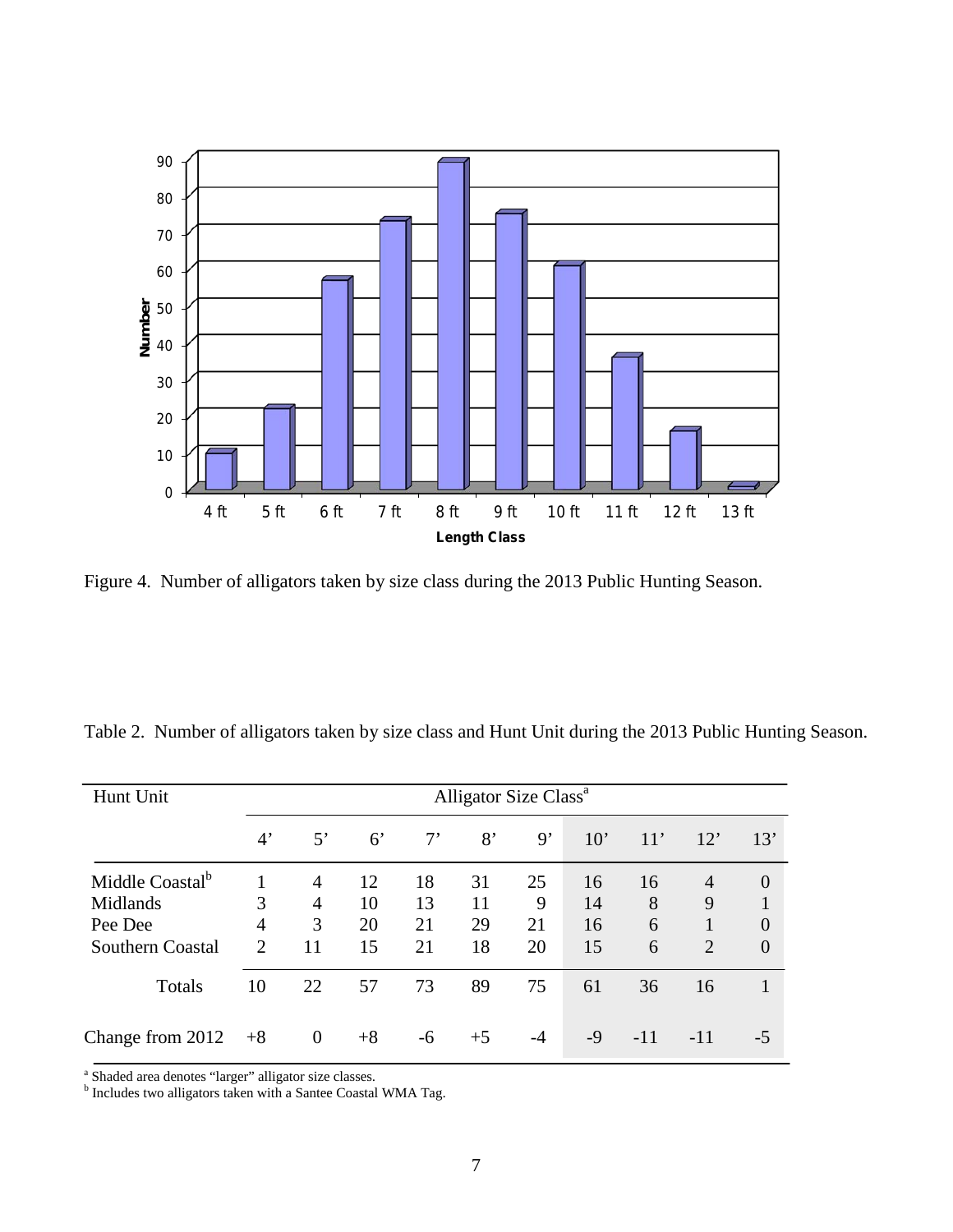Reported meat yield from all harvested alligators was 11,591 lbs, a 12.4% decrease from 2012.

The most commonly reported alligator capture technique was a hook and line, with over half (61%) of all successful hunters using this as a primary capture device. Nearly seventeen percent of hunters used a crossbow, followed by a bow (13%), harpoon (8%) and the remainder of the hunters describing using other devices (Figure 6). A total of 13.6% of the successful hunters utilized a guide's services, down slightly (-1.6%) from the previous season.

Alligator hide utilization (sold, kept, or given away) was reported at 74.2%.

### **SEASON RESULTS – WILDLIFE MANAGEMENT AREAS**

Starting with the 2013 season, WMA alligator permittees were given the option to purchase a "smaller" alligator tag in addition to the normal WMA alligator tag. This tag allowed the take of an additional alligator seven feet or smaller in length. Thus, with sixteen WMA permits available, up to a total of thirty-two tags were offered to selected WMA hunters if the additional tag was purchased. Nine of the additional "smaller" alligator tags were purchased this season. Twelve alligators were taken from Bear Island WMA and only two from Santee Coastal Reserve (Table 4). The average size for alligators on Bear Island WMA using the normal WMA tag exceeded the public hunting average. Bear Island alligators averaged 10.5'. Santee Coastal WMA only averaged 6.9', but this was only represented by two alligators. The largest alligator taken from Bear Island was 11' 3", the largest on Santee Coastal Reserve was 7'0".

Both Bear Island and Santee Coastal hunters took fourteen alligators in nine trips for a success rate of more than one alligator for every trip (1.6 per trip). Success rates were high because of the additional tag that was purchased by most WMA hunters. While the normal WMA tag allows the hunter to take an alligator from the WMA during the week assigned, this tag can also be used in the same Public Alligator Hunt Unit where the WMA is located. Two Santee Coastal WMA hunters took advantage of this option, killing a total of two alligators, both in the Middle Coastal Unit. Thus, WMA alligator hunters took a total of sixteen alligators during the season.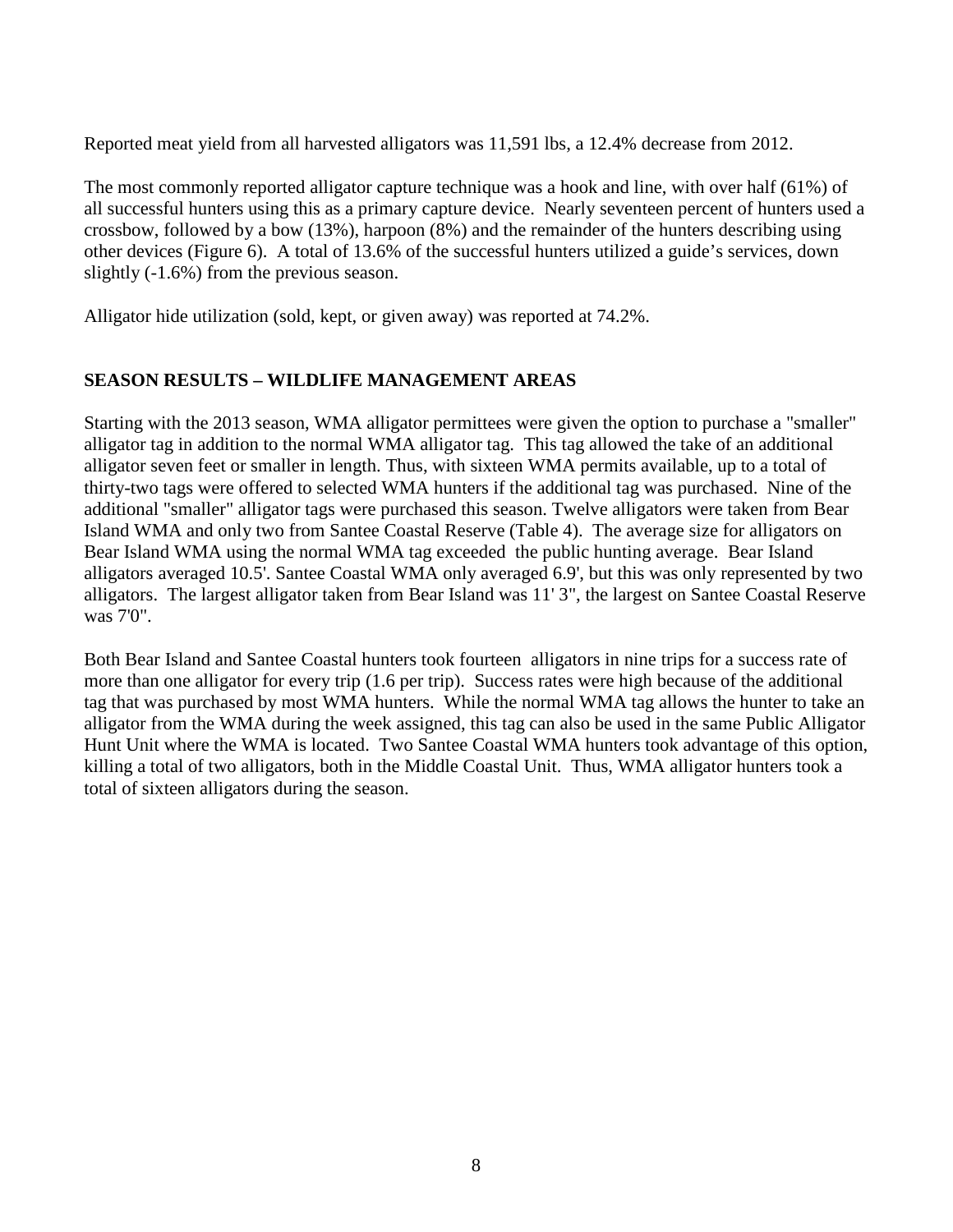| Hunt Unit                     | County                  | Number of Alligators<br>Taken | Percent of Total<br>Harvest* |
|-------------------------------|-------------------------|-------------------------------|------------------------------|
| <b>MIDDLE COASTAL</b>         |                         | 127                           | 28.9%                        |
|                               | Berkeley <sup>ab</sup>  | 92                            | 20.9%                        |
|                               | Charleston <sup>b</sup> | 32                            | 7.3%                         |
|                               | Dorchester              | 3                             | 0.7%                         |
| <b>MIDLANDS<sup>c</sup></b>   |                         | 82                            | 18.6%                        |
|                               | Clarendon               | 29                            | 6.6%                         |
|                               | Orangeburg              | 21                            | 4.8%                         |
|                               | Berkeley <sup>d</sup>   | 14                            | 3.2%                         |
|                               | Calhoun                 | 9                             | 2.0%                         |
|                               | Sumter                  | 7                             | 1.6%                         |
| SOUTHERN COASTAL <sup>e</sup> |                         | 110                           | 25.0%                        |
|                               | Colleton                | 67                            | 15.2%                        |
|                               | <b>Beaufort</b>         | 24                            | 5.5%                         |
|                               | Allendale               | 6                             | 1.4%                         |
|                               | Aiken                   | 3                             | 0.7%                         |
|                               | Hampton                 | 3                             | 0.7%                         |
|                               | Jasper                  | 3                             | 0.7%                         |
|                               | Bamberg                 | $\overline{2}$                | 0.5%                         |
|                               | Barnwell                | $\mathbf{1}$                  | 0.2%                         |
| PEE DEE                       |                         | 121                           | 27.5%                        |
|                               | Georgetown              | 114                           | 25.9%                        |
|                               | Horry                   | 3                             | 0.7%                         |
|                               | Williamsburg            | $\overline{2}$                | 0.5%                         |
|                               | Dillon                  | $\mathbf{1}$                  | 0.2%                         |
|                               | Marion                  | $\mathbf{1}$                  | 0.2%                         |
| <b>TOTAL</b>                  |                         | 440                           | 100%                         |

Table 3. 2013 Alligator harvest and percent of total alligator harvest by hunt unit and county.

<sup>a</sup> Includes the portion of Berkeley County in the lower end of Lake Marion. <br><sup>b</sup> Includes one alligator taken by WMA hunter c Includes two alligators where the harvest county is unknown.

d Does not include the portion of Berkeley County in the lower end of Lake Marion.

e Includes one alligator where the harvest county is unknown

\*Percentages may not be equal due to rounding of decimal numbers.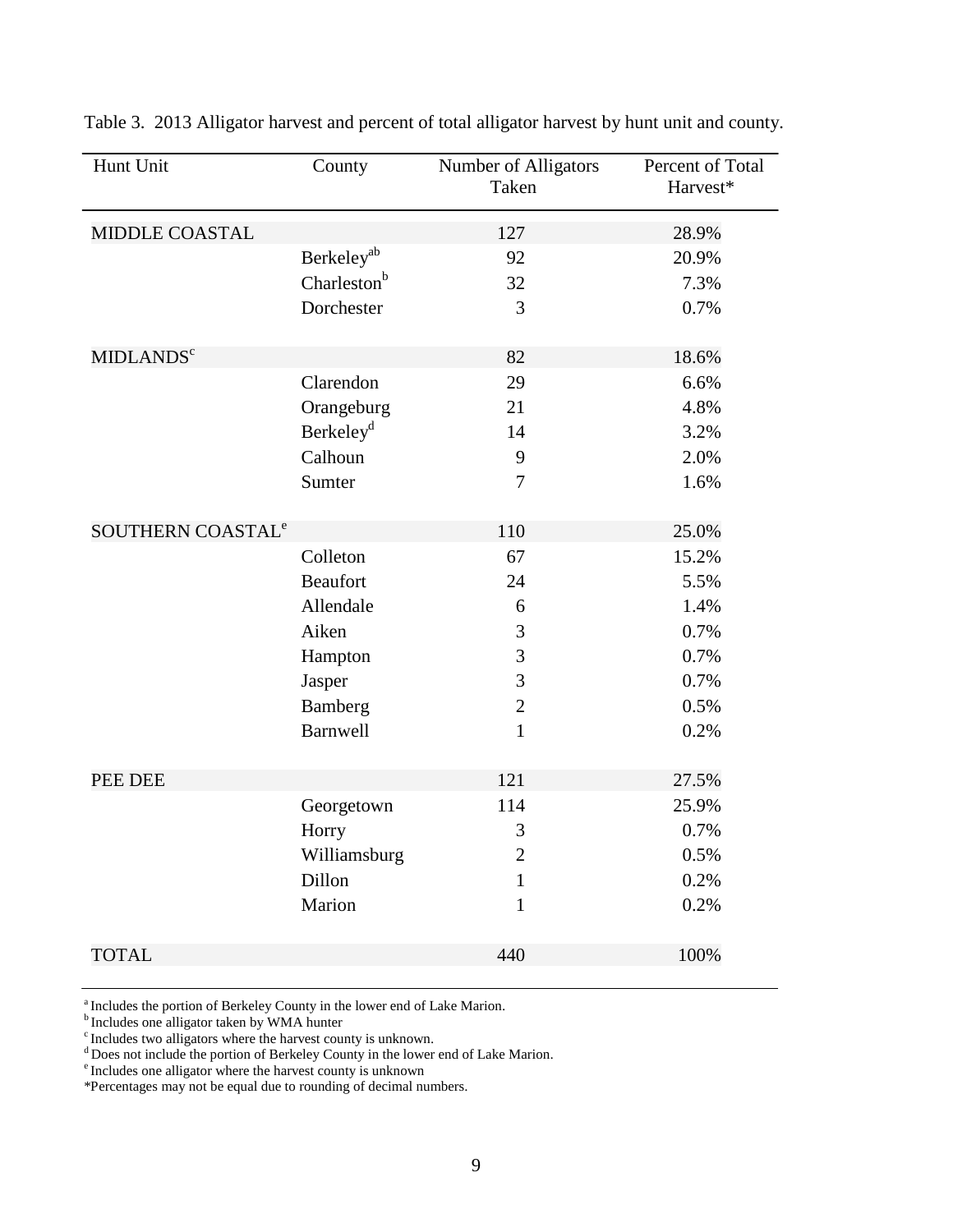

\*Represented by only one alligator.

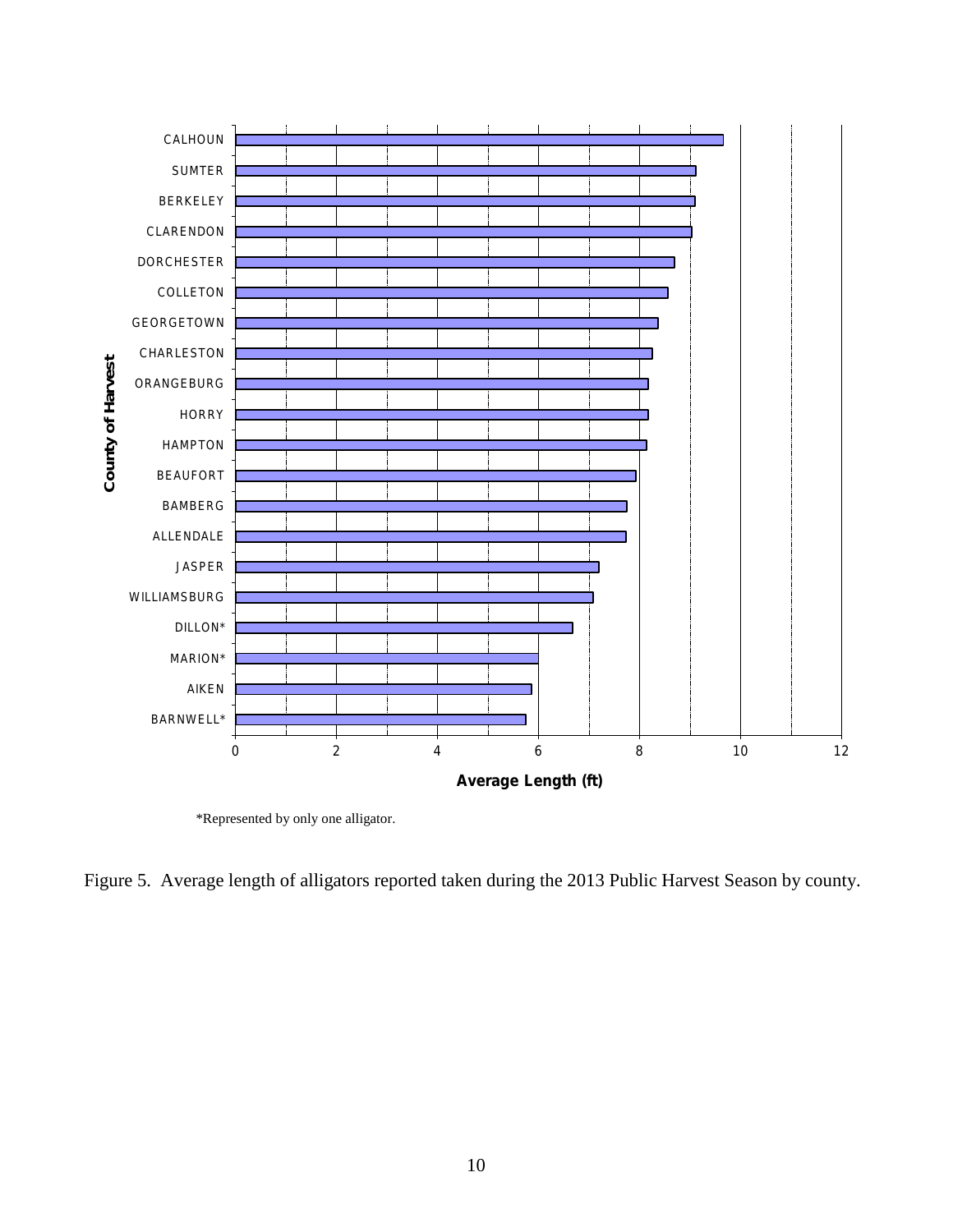

Figure 6. Reported initial capture device utilized during the 2013 Alligator Season.

| Wildlife Management<br>Area     | Week   | Number of Alligators<br>Taken |
|---------------------------------|--------|-------------------------------|
| Bear Island WMA                 |        | 12                            |
|                                 | First  | 4                             |
|                                 | Second | 4                             |
|                                 | Third  | $\overline{2}$                |
|                                 | Fourth | $\overline{2}$                |
| Santee Coastal WMA <sup>a</sup> |        | 2                             |
|                                 | First  | $\theta$                      |
|                                 | Second | $\overline{2}$                |
|                                 | Third  | 0                             |
|                                 | Fourth |                               |

Table 4. 2013 WMA Alligator harvest by week and management area.

<sup>a</sup>Two alligators not listed in this table were taken in the Middle Coastal Unit with a Santee Coastal WMA tag.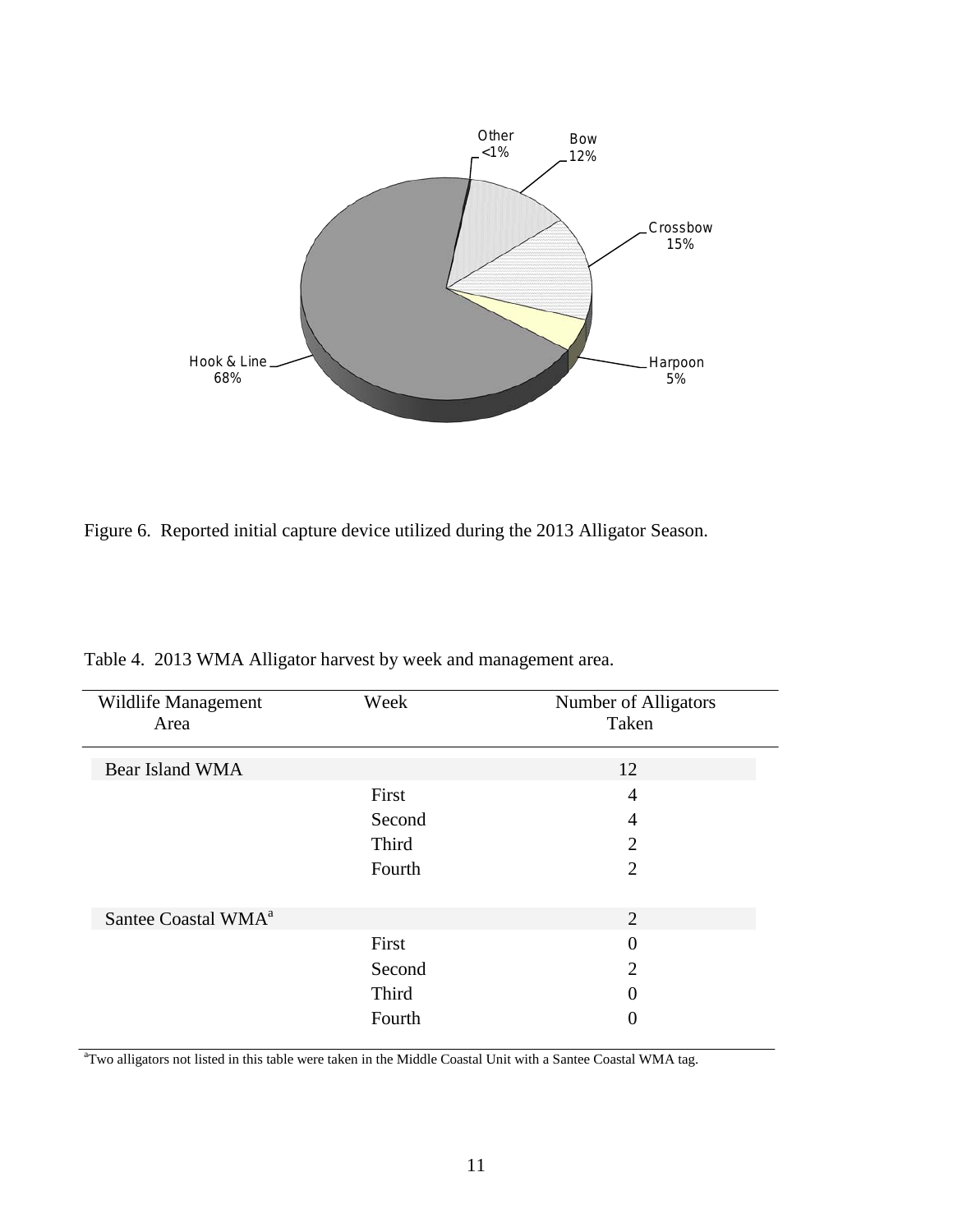#### **DISCUSSION AND RECOMMENDATIONS**

The number of applicants for this season's alligator hunt decreased 14.3% from the previous season. As the popularity of alligator-related shows such as *Swamp People* begin to wane, it's possible that the interest in alligator hunting may follow. It still remains whether or not future application rates will remain at this level or settle back to about 3,500 – 4,000 applicants that participated before the television show first aired.

The application process was tweaked once again this year, now residing with a third-party vendor. The sign-on process was revamped and made easier for customers to locate their information. A username and password is no longer required, which has apparently simplified the process of getting onto the application system. There are still some tweaks that will need to be made to simplify the application process in general and to reduce the chance that an applicant uses the wrong customer ID.

However, the number of applicants needing corrective action remained low at four added to the 1,200 applicants chosen this season, the same as last year. As is almost always the case, these corrective actions were the result of duplicate customers in the database. As the system only distinguishes applicants based on their customer ID, a small portion of customers exist in the database more than once. This issue is problematic for any preference-based hunt draw system as the customer often switches between customer IDs, thus "erasing" accumulated preference points since the system computes a lapse in their continued annual application and accumulation of preference points. So long as DNR is notified in a timely manner, we can investigate and "fix" the problem of duplicate IDs and implement corrective actions when warranted. The total number of database applicants requiring corrective measures resulting in the issuance of a permit for 2013 amounted to 0.07% of all applications received (n=4).

The number of larger alligators taken dropped across the board this season. All size classes larger than eight feet saw decreases this season. In fact, there was a 24% decrease in the number of alligators taken in the ten foot and larger size classes. As expected, the harvest of larger alligators is not a resource easily replaced. This season, only one alligator in the thirteen-foot class was taken and it measured exactly thirteen feet. Whether this was an exactly thirteen-foot long animal - or an almost thirteen-foot animal that was "rounded up" - is unknown. Nevertheless, it is becoming apparent that the number of very large alligators appear to be decreasing and may start to disappear from the public hunting program altogether. Large alligators are not an infinite resource, as it can potentially take 20 or more years for an alligator in South Carolina to exceed 10 feet in length. At one time, South Carolina was taking some of the largest alligators throughout the animal's range. Now whether or not the chance for a very large alligator drives the number of applications the Department receives remains to be seen. However, careful attention needs to be given to the harvest as it relates to the number of very large alligators taken. There realistically could come a time where interest in the alligator season drops off considerably if we reach the point where very large alligators are no longer available for harvest.

For the 2013 season, data suggests that the Department investigate tag allocation and decide whether or not a reduction in the number of tags issued is warranted for future seasons.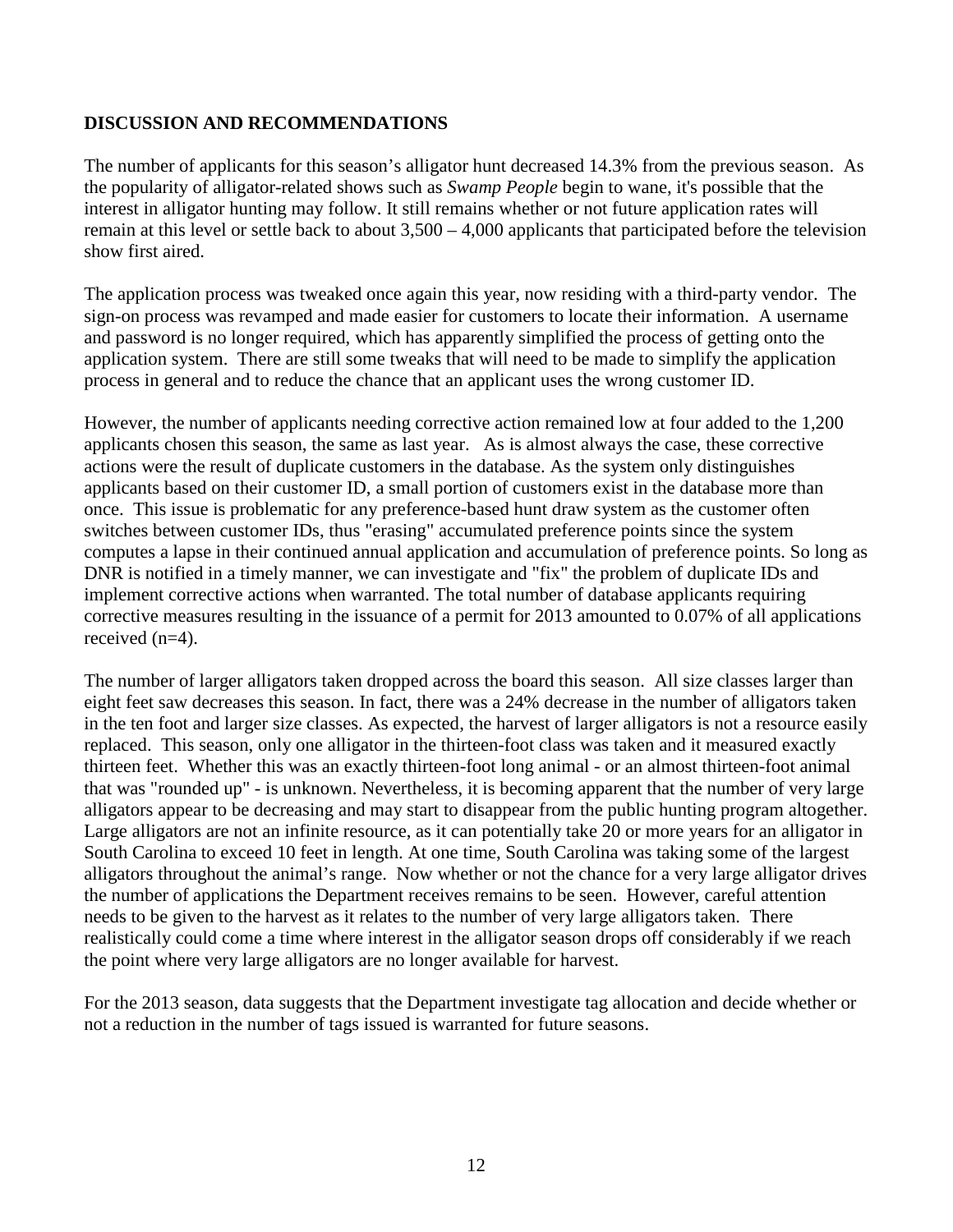## Appendix

2013 Harvest Graphs

by

Public Alligator Harvest Hunt Unit & County of Harvest & Cumulative Harvest Totals by Year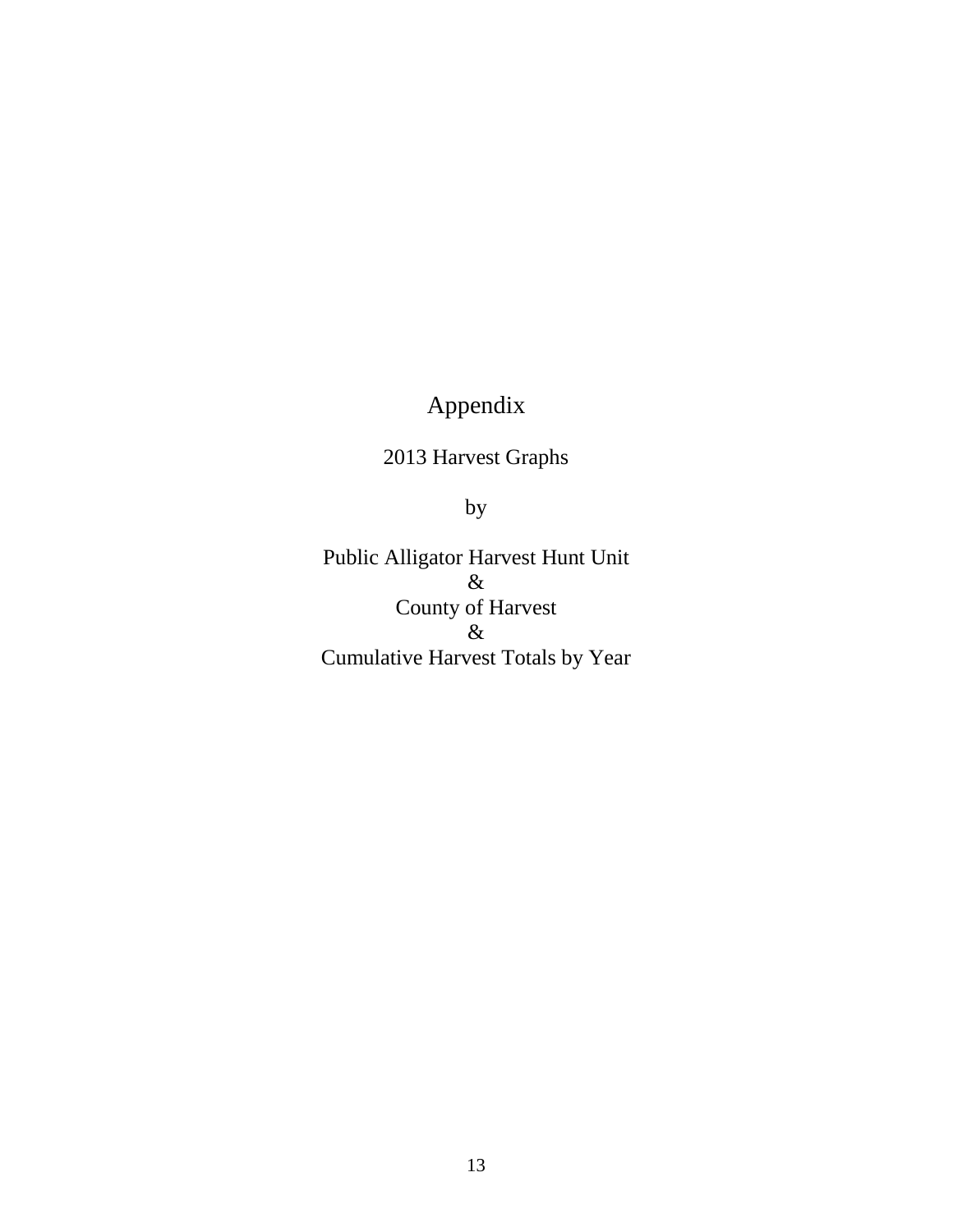

Appendix I. Number of alligators taken during the 2013 Public Hunting Season by size class for the Midlands Hunt Unit.



Appendix II. Number of alligators taken during the 2013 Public Hunting Season by size class for the Middle Coastal Hunt Unit.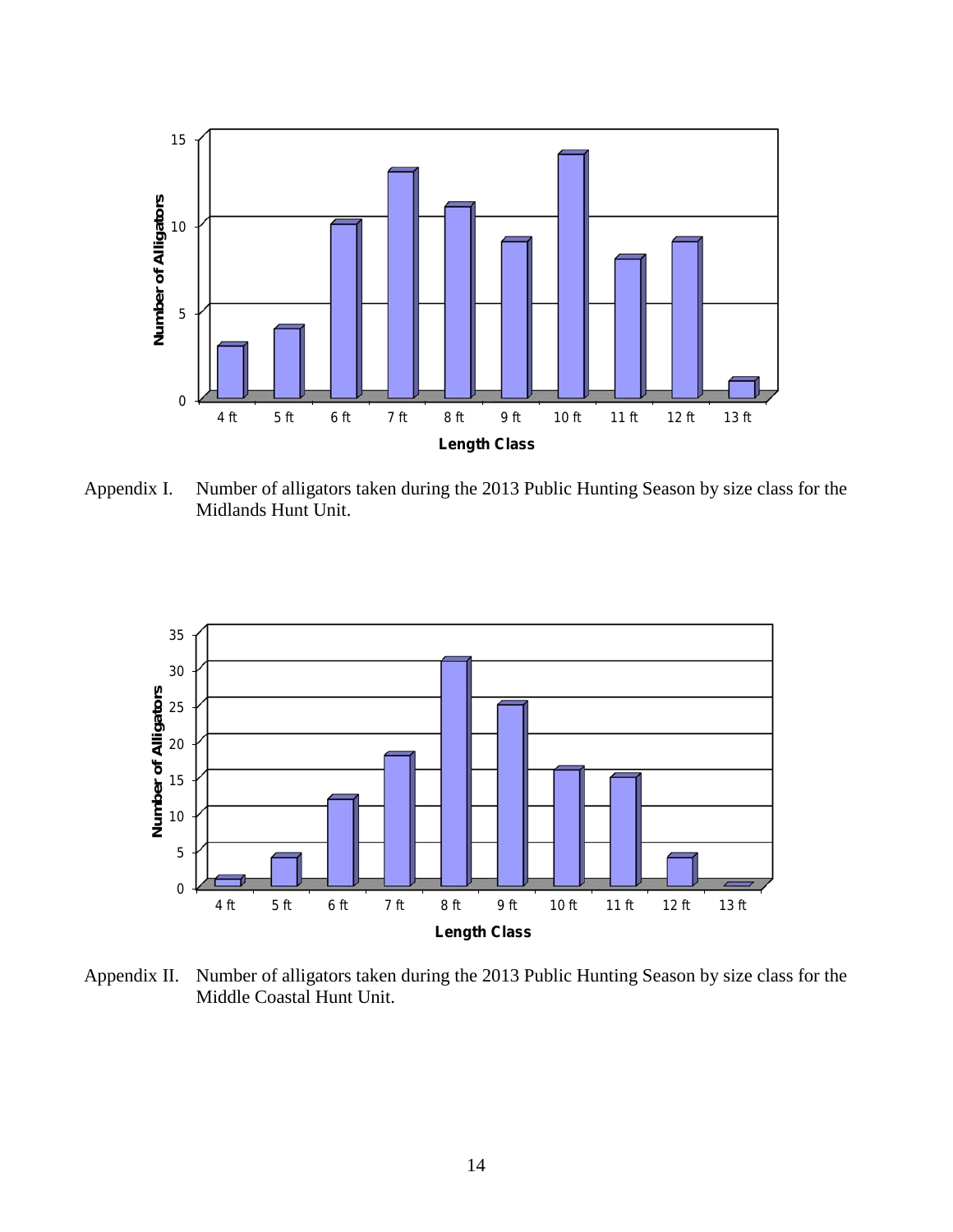

Appendix III. Number of alligators taken during the 2013 Public Hunting Season by size class for the Southern Coastal Hunt Unit.



Appendix IV. Number of alligators taken during the 2013 Public Hunting Season by size class for the Pee Dee Hunt Unit.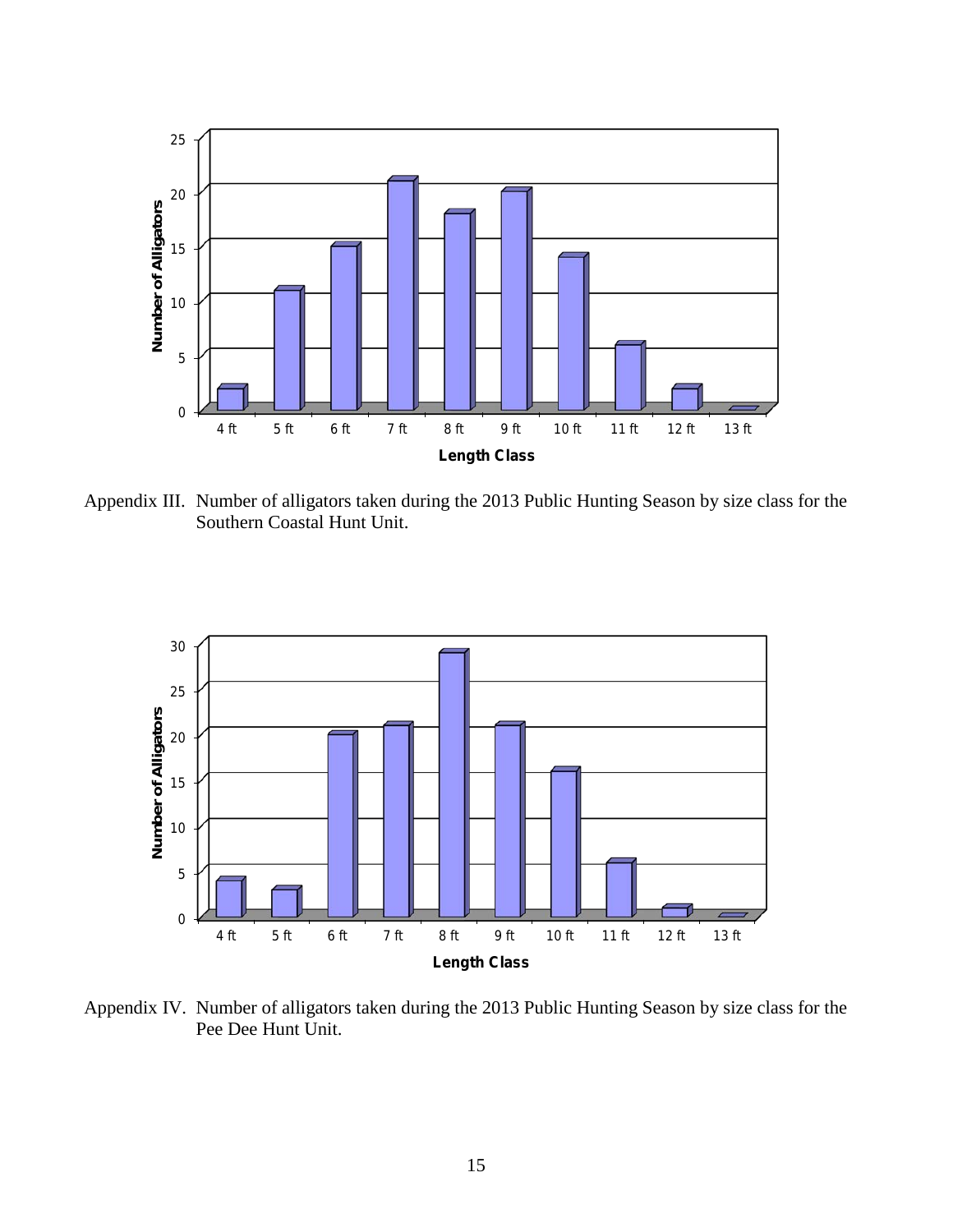

Appendix V. Number of alligators taken during the 2013 Public Hunting Season by county of reported harvest.